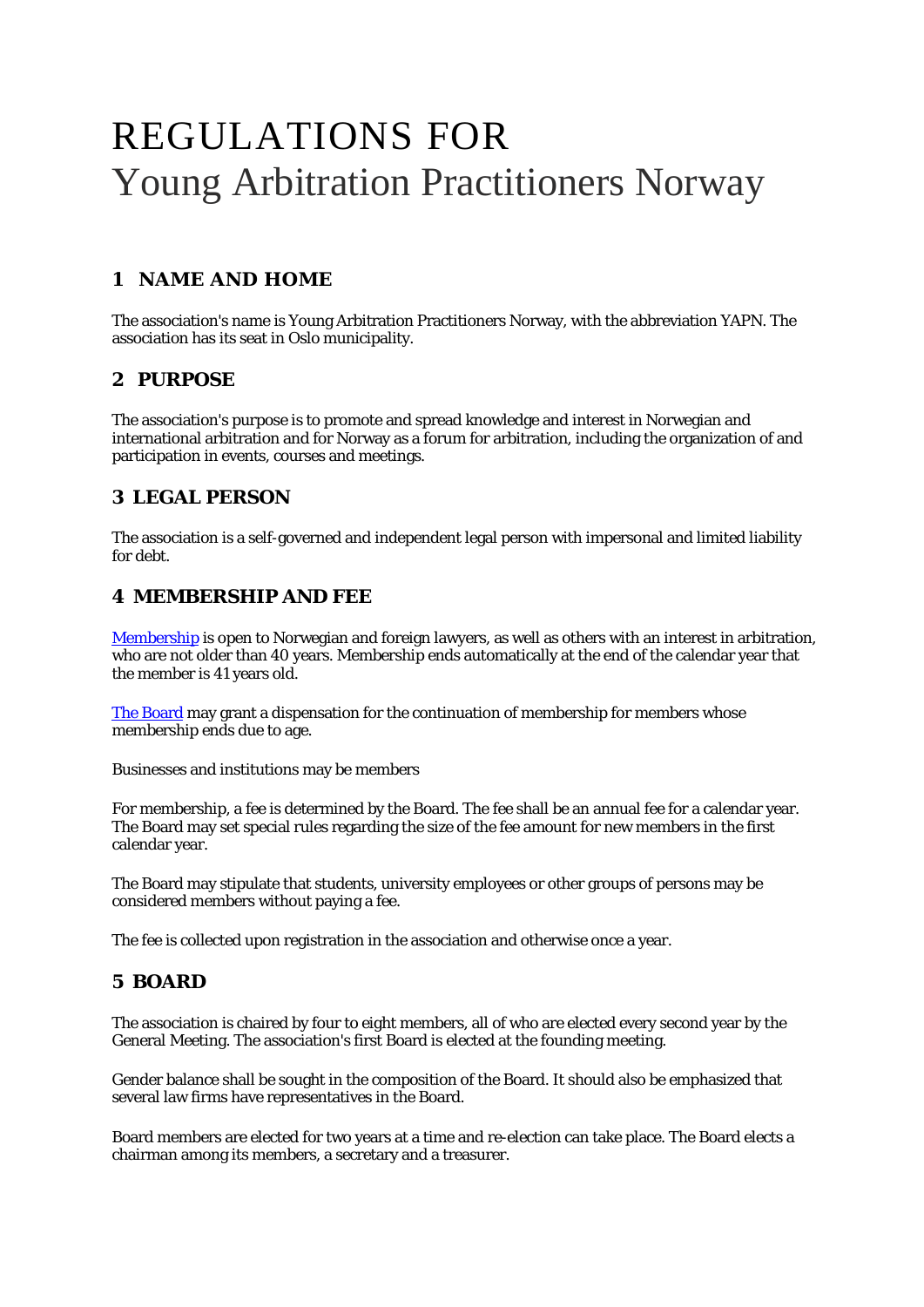Notice of Board meetings is given in writing with at least 14 days notice.

The Board has quorum when more than half of the Board members are present.

The Board makes a decision by simple majority voting. By voting, the chairman's vote is decisive.

The Board may decide that the association shall be associated with one or more Norwegian or foreign organizations, institutions or associations within arbitration.

## **6 POWER OF SIGNATURE**

Power of signature is exercised jointly by two Board members.

#### **7 THE GENERAL ASSEMBLY**

The General Assembly is the highest authority in all affairs of the association.

The Annual General Meeting is held once a year by the end of June.

The Annual General Meeting is convened by the Board with at least 14 days notice. Notice is made by e-mail to each member. The Annual General Meeting may also be convened by posting on the association's website.

Notice of the Annual General Meeting shall contain an agenda and a brief statement of proposals to be considered.

Any fee paying member may submit proposals for consideration at the Annual General Meeting. Proposals to be considered at the Annual General Meeting shall be sent to the Board within April 1st.

Extraordinary General Meeting is held when the Board considers it necessary or when required by at least 25% of the association's fee paying members. In such case, the Board shall, within 14 days and then with a minimum of 14 days notice convening an Extraordinary General Meeting. Requests for an Extraordinary General Meeting shall be submitted in writing to the Board and shall be accompanied by a reasoned draft agenda.

The agenda of the Annual General Meeting shall contain the following:

- 1) Election of chairman.
- 2) The Board's report on the association's activities in the previous year.
- 3) Presentation of accounts for approval.
- 4) Determination of annual quota for the following calendar year.
- 5) Election of Board members.
- 6) Election of auditor.
- 7) Treatment of any proposals from the Board or members.
- 8) Miscellaneous.

The General Meeting is chaired by the chairman, who decides all questions concerning the General Meeting's management and voting.

At the General Meeting each personal contingent member has one vote.

All decisions are made by simple majority voting, except for resolutions requiring qualified majority voting.